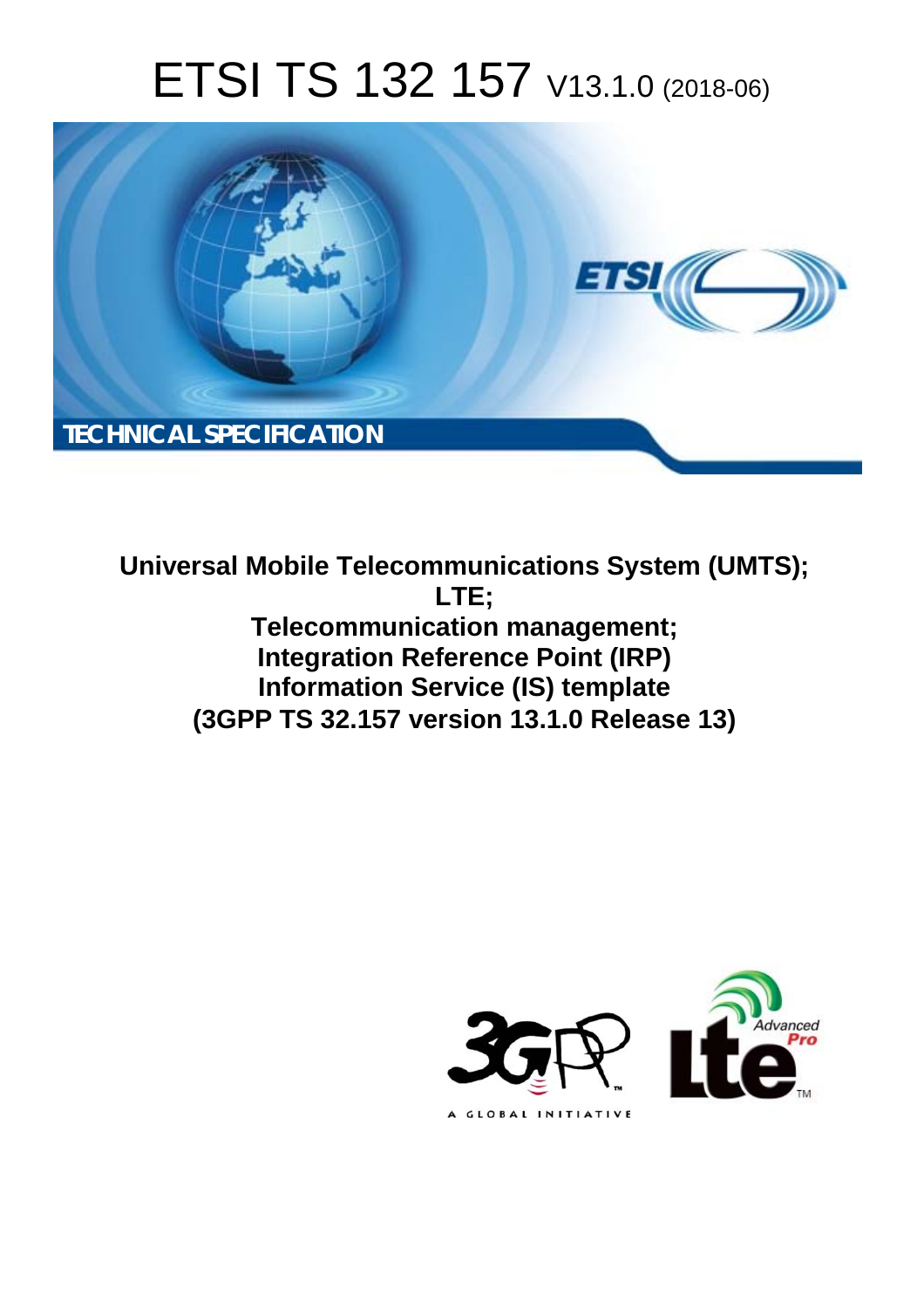Reference RTS/TSGS-0532157vd10

> Keywords LTE,UMTS

#### *ETSI*

#### 650 Route des Lucioles F-06921 Sophia Antipolis Cedex - FRANCE

Tel.: +33 4 92 94 42 00 Fax: +33 4 93 65 47 16

Siret N° 348 623 562 00017 - NAF 742 C Association à but non lucratif enregistrée à la Sous-Préfecture de Grasse (06) N° 7803/88

#### *Important notice*

The present document can be downloaded from: <http://www.etsi.org/standards-search>

The present document may be made available in electronic versions and/or in print. The content of any electronic and/or print versions of the present document shall not be modified without the prior written authorization of ETSI. In case of any existing or perceived difference in contents between such versions and/or in print, the only prevailing document is the print of the Portable Document Format (PDF) version kept on a specific network drive within ETSI Secretariat.

Users of the present document should be aware that the document may be subject to revision or change of status. Information on the current status of this and other ETSI documents is available at <https://portal.etsi.org/TB/ETSIDeliverableStatus.aspx>

If you find errors in the present document, please send your comment to one of the following services: <https://portal.etsi.org/People/CommiteeSupportStaff.aspx>

#### *Copyright Notification*

No part may be reproduced or utilized in any form or by any means, electronic or mechanical, including photocopying and microfilm except as authorized by written permission of ETSI. The content of the PDF version shall not be modified without the written authorization of ETSI. The copyright and the foregoing restriction extend to reproduction in all media.

> © ETSI 2018. All rights reserved.

**DECT**TM, **PLUGTESTS**TM, **UMTS**TM and the ETSI logo are trademarks of ETSI registered for the benefit of its Members. **3GPP**TM and **LTE**TM are trademarks of ETSI registered for the benefit of its Members and of the 3GPP Organizational Partners. **oneM2M** logo is protected for the benefit of its Members.

**GSM**® and the GSM logo are trademarks registered and owned by the GSM Association.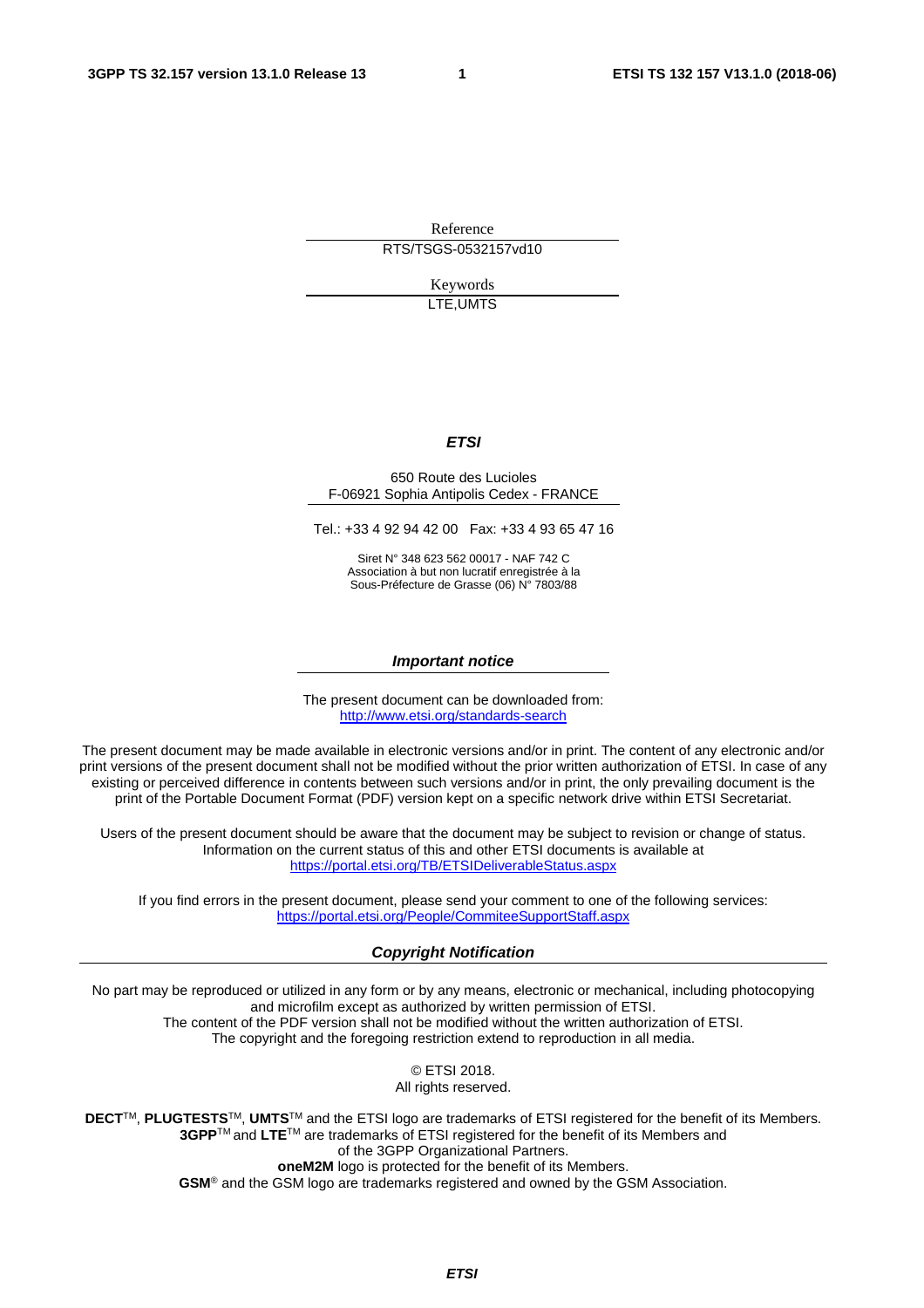# Intellectual Property Rights

#### Essential patents

IPRs essential or potentially essential to normative deliverables may have been declared to ETSI. The information pertaining to these essential IPRs, if any, is publicly available for **ETSI members and non-members**, and can be found in ETSI SR 000 314: *"Intellectual Property Rights (IPRs); Essential, or potentially Essential, IPRs notified to ETSI in respect of ETSI standards"*, which is available from the ETSI Secretariat. Latest updates are available on the ETSI Web server ([https://ipr.etsi.org/\)](https://ipr.etsi.org/).

Pursuant to the ETSI IPR Policy, no investigation, including IPR searches, has been carried out by ETSI. No guarantee can be given as to the existence of other IPRs not referenced in ETSI SR 000 314 (or the updates on the ETSI Web server) which are, or may be, or may become, essential to the present document.

#### **Trademarks**

The present document may include trademarks and/or tradenames which are asserted and/or registered by their owners. ETSI claims no ownership of these except for any which are indicated as being the property of ETSI, and conveys no right to use or reproduce any trademark and/or tradename. Mention of those trademarks in the present document does not constitute an endorsement by ETSI of products, services or organizations associated with those trademarks.

# Foreword

This Technical Specification (TS) has been produced by ETSI 3rd Generation Partnership Project (3GPP).

The present document may refer to technical specifications or reports using their 3GPP identities, UMTS identities or GSM identities. These should be interpreted as being references to the corresponding ETSI deliverables.

The cross reference between GSM, UMTS, 3GPP and ETSI identities can be found under [http://webapp.etsi.org/key/queryform.asp.](http://webapp.etsi.org/key/queryform.asp)

# Modal verbs terminology

In the present document "**shall**", "**shall not**", "**should**", "**should not**", "**may**", "**need not**", "**will**", "**will not**", "**can**" and "**cannot**" are to be interpreted as described in clause 3.2 of the [ETSI Drafting Rules](https://portal.etsi.org/Services/editHelp!/Howtostart/ETSIDraftingRules.aspx) (Verbal forms for the expression of provisions).

"**must**" and "**must not**" are **NOT** allowed in ETSI deliverables except when used in direct citation.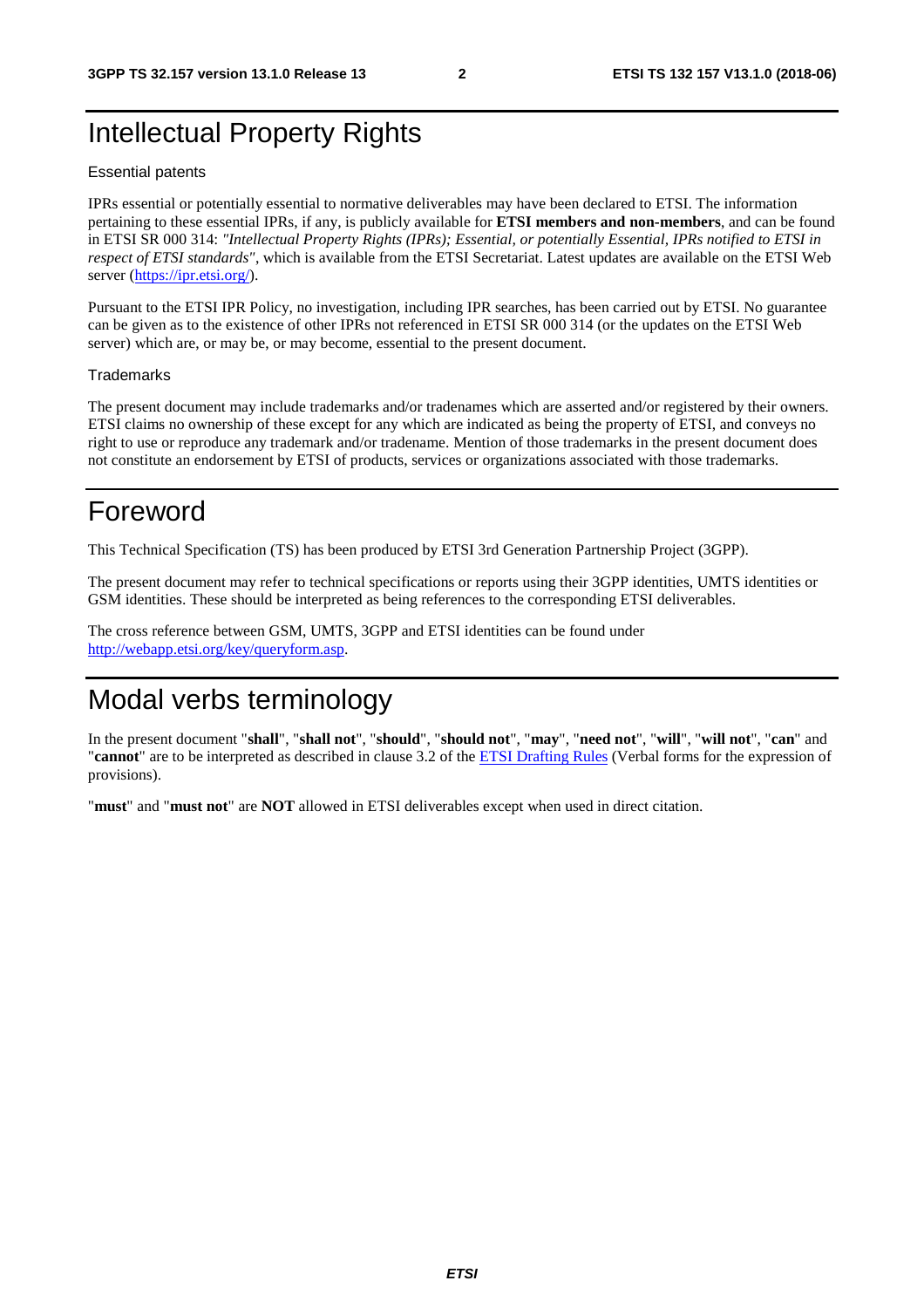# Contents

|                | $\textbf{For} \textit{word} \textit{} \textit{} \textit{} \textit{} \textit{} \textit{} \textit{} \textit{} \textit{} \textit{} \textit{} \textit{} \textit{} \textit{} \textit{} \textit{} \textit{} \textit{} \textit{} \textit{} \textit{} \textit{} \textit{} \textit{} \textit{} \textit{} \textit{} \textit{} \textit{} \textit{} \textit{} \textit{} \textit{} \textit{} \textit{$ |  |
|----------------|-------------------------------------------------------------------------------------------------------------------------------------------------------------------------------------------------------------------------------------------------------------------------------------------------------------------------------------------------------------------------------------------|--|
|                |                                                                                                                                                                                                                                                                                                                                                                                           |  |
|                |                                                                                                                                                                                                                                                                                                                                                                                           |  |
| $\mathbf{1}$   |                                                                                                                                                                                                                                                                                                                                                                                           |  |
| 2              |                                                                                                                                                                                                                                                                                                                                                                                           |  |
| 3              |                                                                                                                                                                                                                                                                                                                                                                                           |  |
| 3.1            |                                                                                                                                                                                                                                                                                                                                                                                           |  |
| 3.2            |                                                                                                                                                                                                                                                                                                                                                                                           |  |
| $\overline{4}$ |                                                                                                                                                                                                                                                                                                                                                                                           |  |
| 4.1            |                                                                                                                                                                                                                                                                                                                                                                                           |  |
| 4.2            |                                                                                                                                                                                                                                                                                                                                                                                           |  |
| 4.3            |                                                                                                                                                                                                                                                                                                                                                                                           |  |
|                |                                                                                                                                                                                                                                                                                                                                                                                           |  |
|                |                                                                                                                                                                                                                                                                                                                                                                                           |  |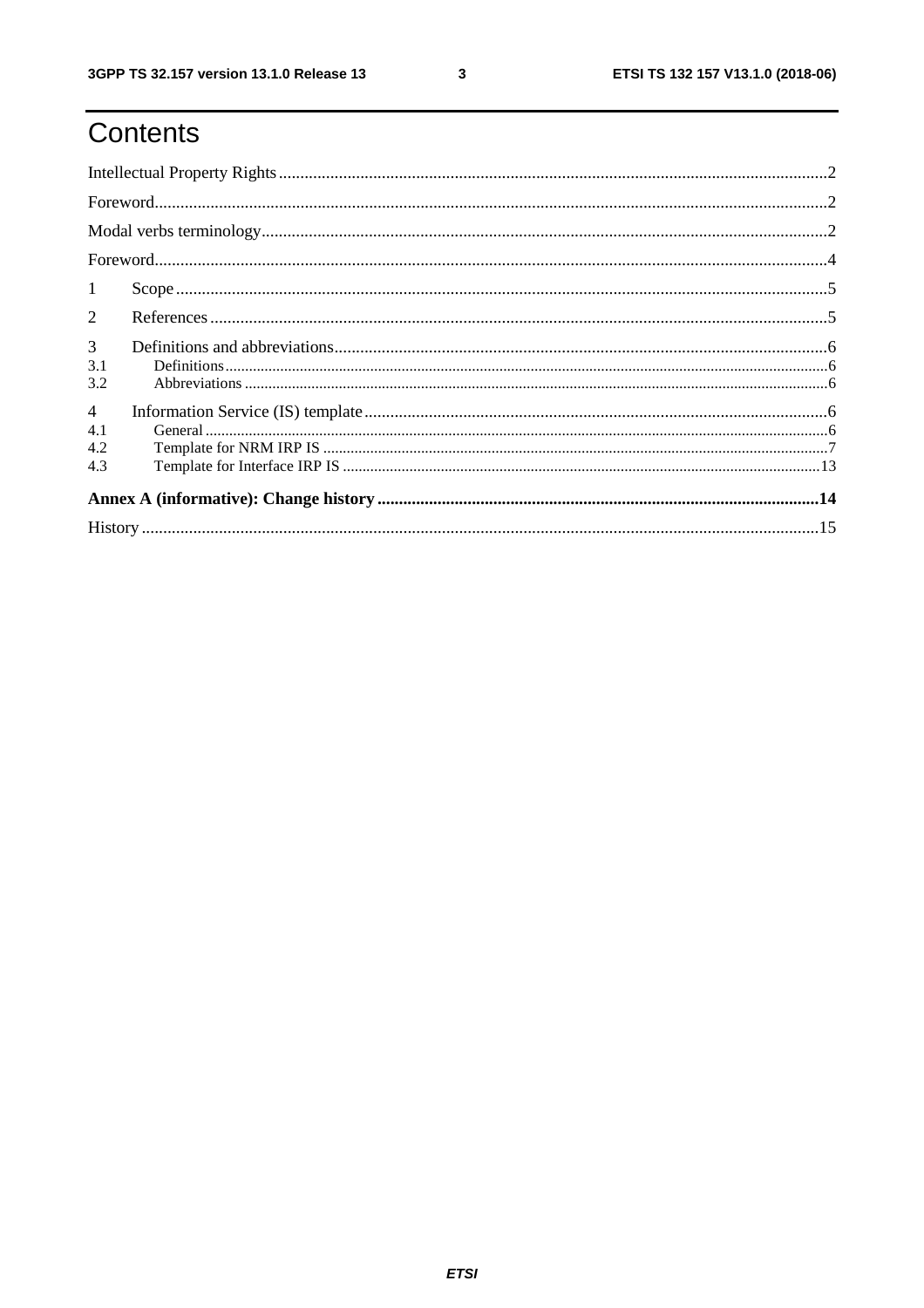# Foreword

This Technical Specification has been produced by the 3rd Generation Partnership Project (3GPP).

The contents of the present document are subject to continuing work within the TSG and may change following formal TSG approval. Should the TSG modify the contents of the present document, it will be re-released by the TSG with an identifying change of release date and an increase in version number as follows:

Version x.y.z

where:

- x the first digit:
	- 1 presented to TSG for information;
	- 2 presented to TSG for approval;
	- 3 or greater indicates TSG approved document under change control.
- y the second digit is incremented for all changes of substance, i.e. technical enhancements, corrections, updates, etc.
- z the third digit is incremented when editorial only changes have been incorporated in the document.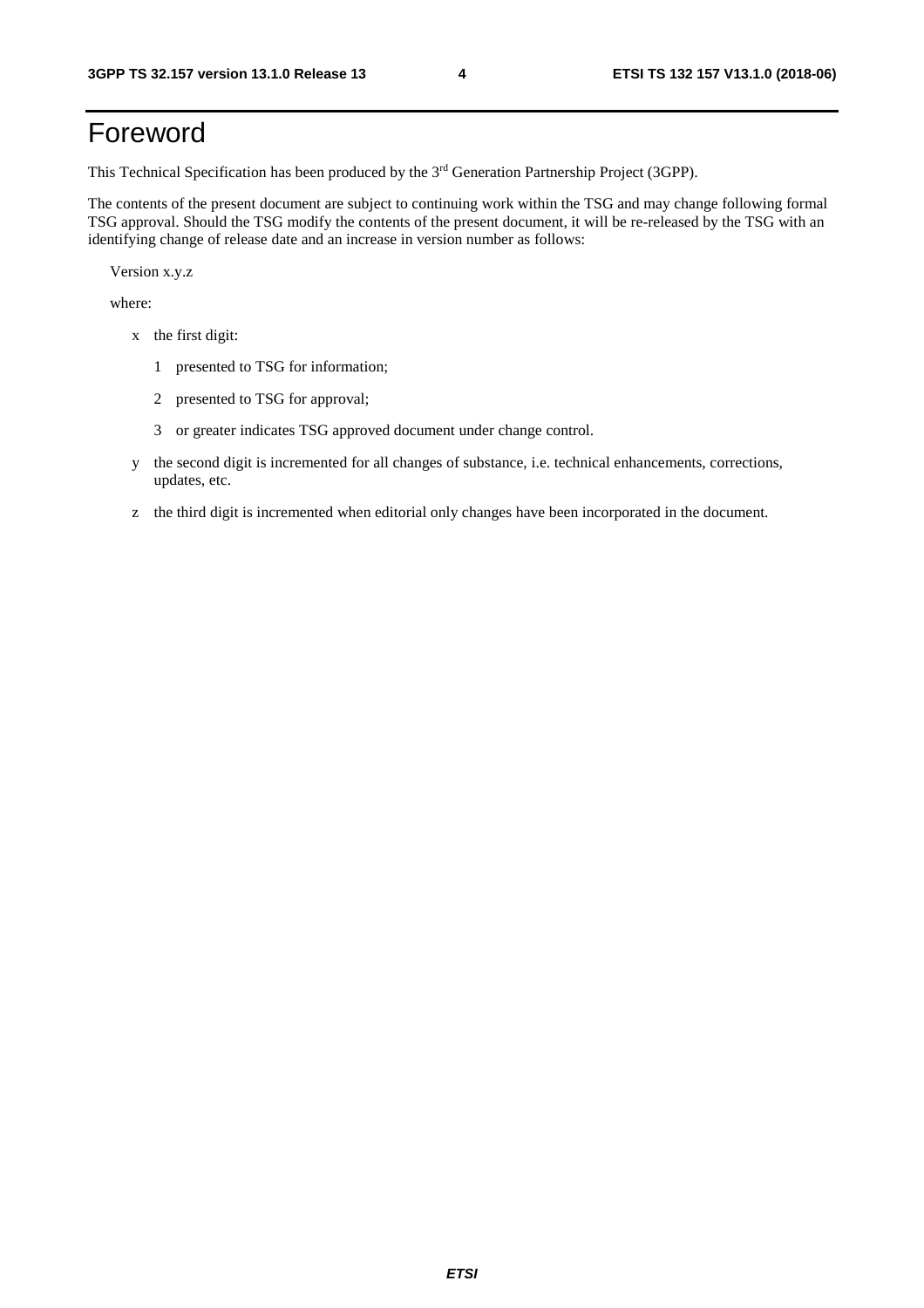# 1 Scope

The present document contains the template to be used for the production of all Integration Reference Point (IRP) Information Service (IS) specifications for Converged Management.

# 2 References

The following documents contain provisions which, through reference in this text, constitute provisions of the present document.

- References are either specific (identified by date of publication, edition number, version number, etc.) or non-specific.
- For a specific reference, subsequent revisions do not apply.
- For a non-specific reference, the latest version applies. In the case of a reference to a 3GPP document (including a GSM document), a non-specific reference implicitly refers to the latest version of that document *in the same Release as the present document*.
- [1] 3GPP TS 32.101: "Telecommunication management; Principles and high level requirements".
- [2] 3GPP TS 32.102: "Telecommunication management; Architecture".
- [3] 3GPP TS 32.150: "Telecommunication management; Integration Reference Point (IRP) Concept and definitions".
- [4] 3GPP TS 32.156: "Telecommunication management; Fixed Mobile Convergence (FMC) Model Repertoire
- [5] 3GPP TS 32.302: "Telecommunication management; Configuration Management (CM); Notification Integration Reference Point (IRP): Information Service (IS)".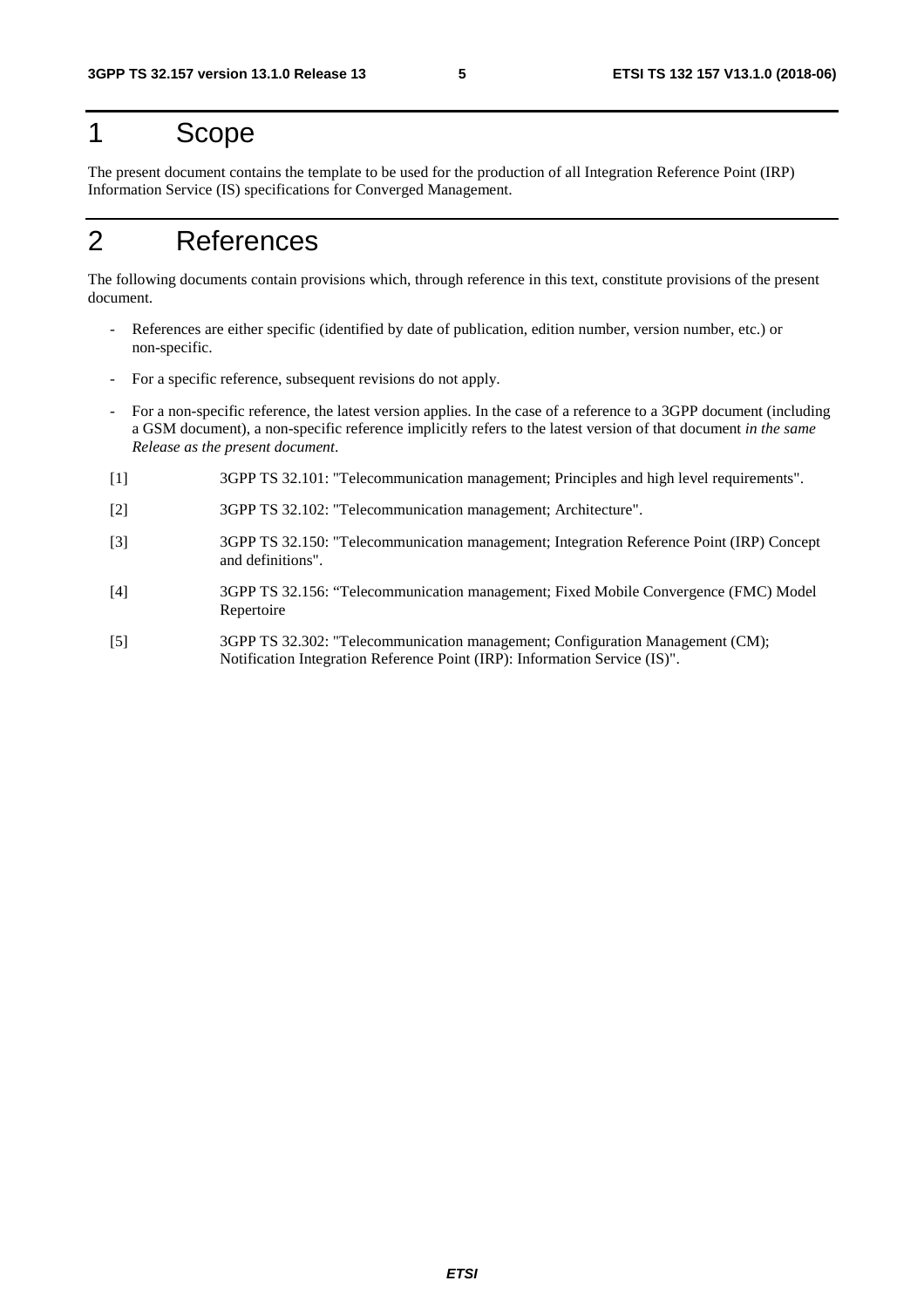# 3 Definitions and abbreviations

### 3.1 Definitions

For the purposes of the present document, the terms and definitions given in 3GPP TS 32.101 [1], 3GPP TS 32.102 [2], 3GPP TS 32.150 [3] and the following apply:

**IRPAgent:** See 3GPP TS 32.150 [3].

**IRPManager:** See 3GPP TS 32.150 [3].

### 3.2 Abbreviations

For the purposes of the present document, the abbreviations given in 3GPP TS 32.101 [1], 3GPP TS 32.102 [2], 3GPP TS 32.150 [3] and the following apply:

| <b>Information Object Class</b>  |
|----------------------------------|
| Integration Reference Point      |
| <b>Information Service</b>       |
| <b>Object Management Group</b>   |
| Unified Modelling Language (OMG) |
|                                  |

# 4 Information Service (IS) template

### 4.1 General

The present document contains the templates to be used for the production of all Integration Reference Point (IRP) Information Service (IS) specifications for Converged Management.

Clause 4.2 is applicable for NRM IRP IS specifications.

Clause 4.3 is applicable for Interface IRP IS specifications.

For the introductory clauses 2 and 3 of all IRP ISs, the text shall be written conforming to the standard 3GPP TS template (i.e. not this template).

The IS template uses qualifiers M, O, CM, CO and C. The semantics of these qualifiers are defined in [4].

The IS template uses type definition as one characteristic to describe class attributes and operation/notification parameters. The valid type definitions that can be used and their semantics are defined in [4].

Usage of fonts shall be according to the following table.

| <b>Item</b>                                                 | <b>Font</b> |
|-------------------------------------------------------------|-------------|
| Class names                                                 | Courier New |
| Attribute names                                             | Courier New |
| Operation names                                             | Courier New |
| Parameter names                                             | Courier New |
| Assertion names                                             | Courier New |
| Notification names                                          | Courier New |
| <b>Exception names</b>                                      | Courier New |
| State names                                                 | Arial       |
| Matching Information                                        | Courier New |
| Information Type                                            | Courier New |
| Legal Values                                                | Courier New |
| NOTE: These font requirements do not apply to UML diagrams. |             |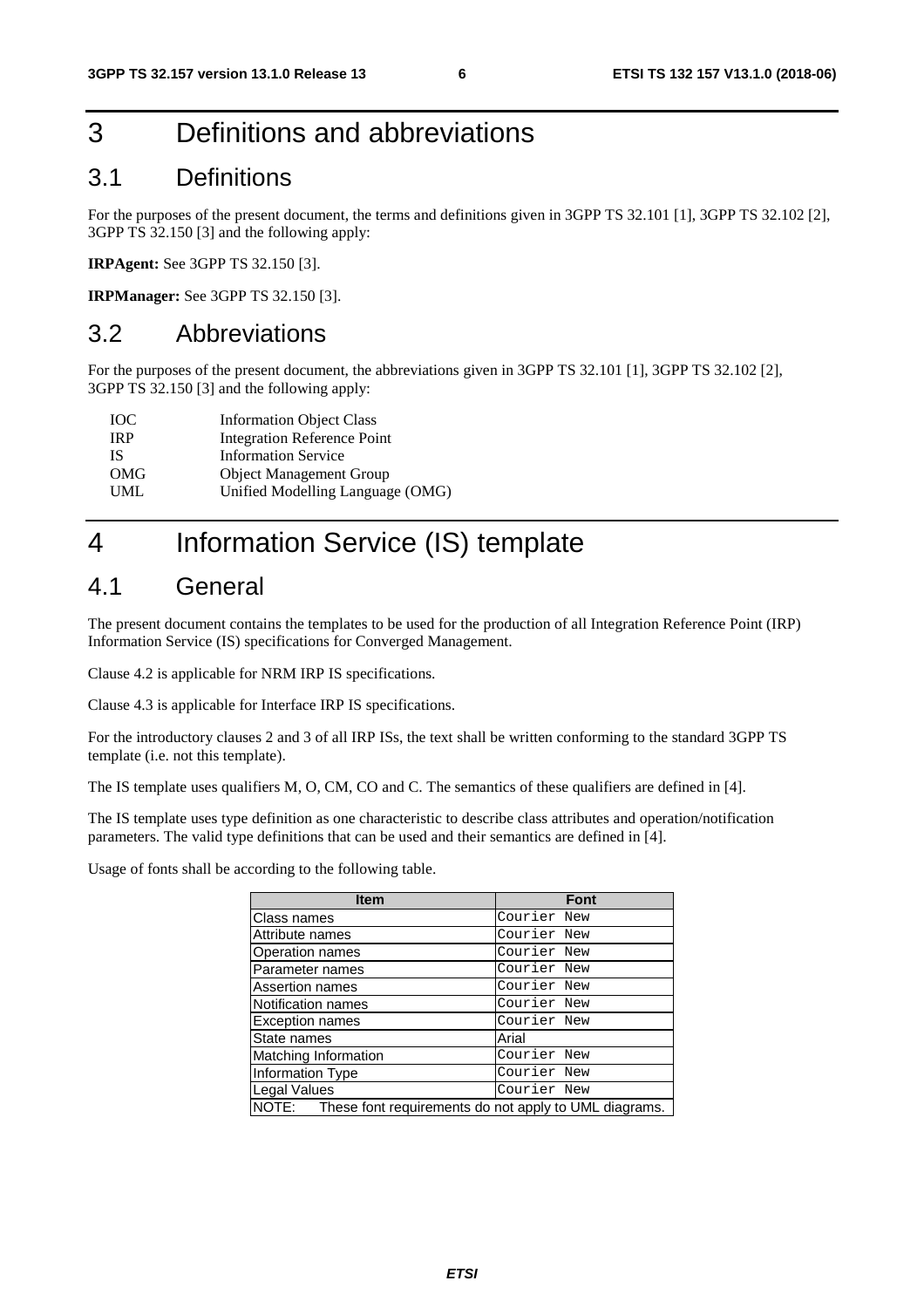### 4.2 Template for NRM IRP IS

### W1 Scope

*The following quoted text is relevant for all NRM IRP ISs. It shall be copied as the first two paragraphs of the NRM IRP IS specification. IRP IS author may add additional paragraph(s) if necessary.* 

"

The present document specifies the  $\langle \langle n \rangle \rangle$  (where  $\langle \langle n \rangle \rangle$  shall be substituted by the name of the NRM IRP IS *concerned such as 'HNS', 'E\_UTRAN', 'GERAN')* network resource information that can be communicated between an IRPAgent and an IRPManager for telecommunication network management purposes, including management of converged networks.

This document specifies the semantics and behaviour of information object class attributes and relations visible across the reference point in a protocol and technology neutral way. It does not define their syntax and encoding.

### W2 References

*TBD* 

"

### W3 Definitions and abbreviations

 *TBD* 

### W4 Model

### W4.1 Imported information entities and local labels

*This clause identifies a list of information entities (e.g. information object class, interface, attribute) that have been defined in other specifications and that are imported in the present (target) specification. All imported entities shall be treated as if they are defined locally in the target specification. One usage of import is for inheritance purpose.* 

*Each element of this list is a pair (label reference, local label). The label reference contains the name of the specification where the information entity is defined, the information entity type and its name. The local label contains the name of the information entity that appears in the target specification. The local label can then be used throughout the target specification instead of that which appears in the label reference.* 

*This information is provided in a table. An example of such a table is given here below:* 

| Label reference                                    | Local label |
|----------------------------------------------------|-------------|
| 3GPP TS 32.622 [71], information object class, Top |             |

### W4.2 Class diagram

#### W4.2.1 Relationships

*This first set of diagrams represents all classes defined in this IS with all their relationships and all their attributes, including relationships with imported information entities (if any). These diagrams shall contain class cardinalities (for associations as well as containment relationships) and may also contain role names. These shall be UML compliant class diagrams (see also [*4*]).* 

*Characteristics (attributes, relationships) of imported information entities need not to be repeated in the diagrams. Allowable classes are specified in [4].* 

*Use this as the first paragraph: "*This clause depicts the set of classes (e.g. IOCs) that encapsulates the information relevant for this IRP. This clause provides an overview of the relationships between relevant classes in UML. Subsequent clauses provide more detailed specification of various aspects of these classes."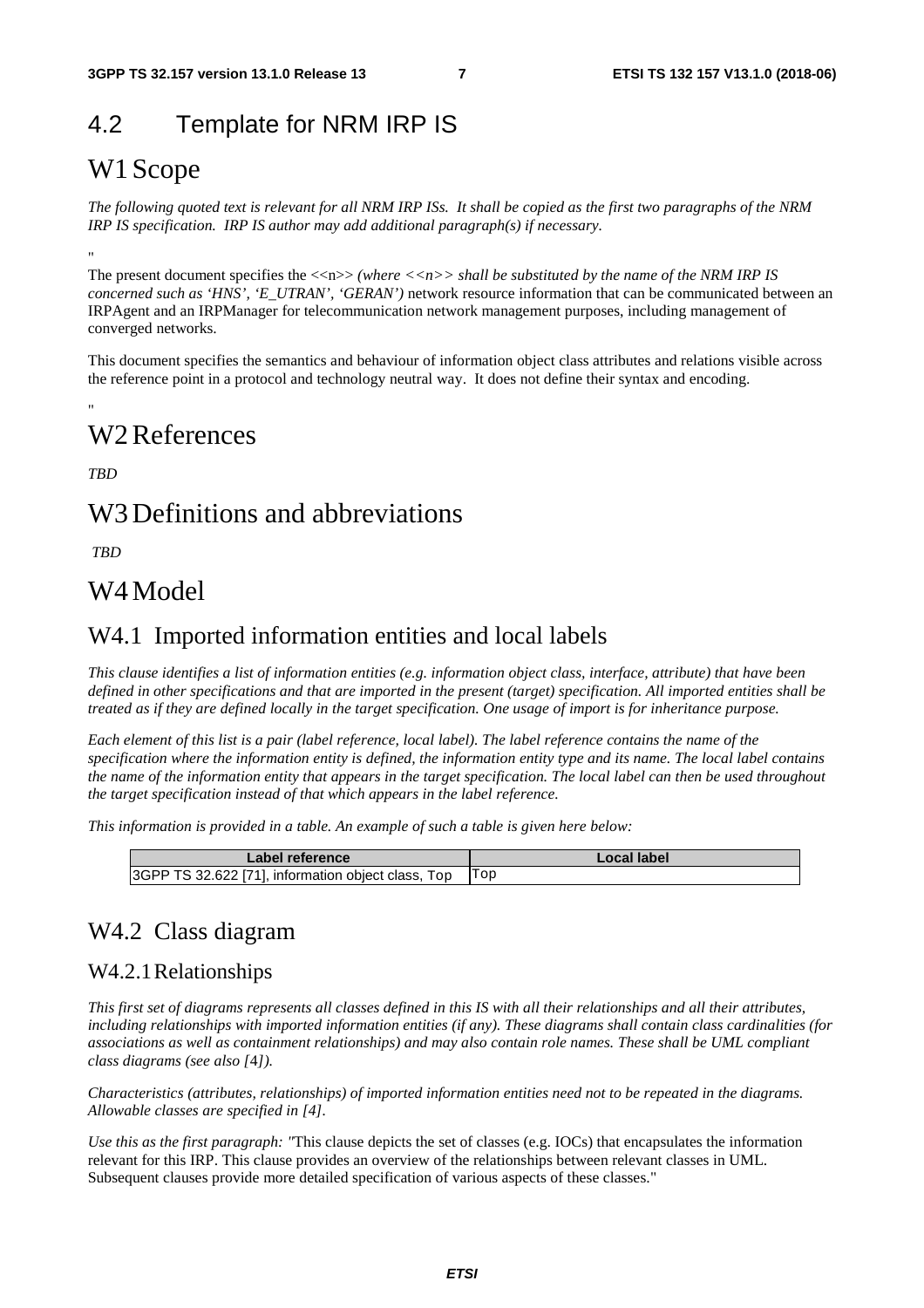#### W4.2.2 Inheritance

*This second set of diagrams represents the inheritance hierarchy of all classes defined in this specification. These diagrams do not need to contain the complete inheritance hierarchy but shall at least contain the parent classes of all classes defined in the present document. By default, a class inherits from the class "top".* 

*Characteristics (attributes, relationships) of imported classes need not to be repeated in the diagrams.* 

*NOTE: some inheritance relationships presented in clause X.2.2 can be repeated in clause X.2.1 to enhance readability.* 

*Use "*This subclause depicts the inheritance relationships." *as the first paragraph.*

### W4.3 Class definitions

*Each class is defined using the following structure.* 

*Inherited items (attributes etc.) shall not be shown, as they are defined in the parent class(es) and thus valid for the subclass.* 

#### W4.3.a InformationObjectClassName

*InformationObjectClassName is the name of the information object class.* 

*The "a" represents a number, starting at 1 and increasing by 1 with each new definition of a class.* 

#### W4.3.a.1 Definition

*The <definition> clause is written in natural language. The <definition> clause refers to the class itself.* 

*Optionally, information on traceability back to one or more requirements supported by this class can be defined here, in the following form:* 

| <b>Referenced TS</b> | <b>Requirement label</b> | <b>Comment</b>         |
|----------------------|--------------------------|------------------------|
| 3GPP TS 32.xyz [xy]  | REQ-SM-CON-23            | Optional clarification |
| 3GPP TS 32.xyz [xy]  | REQ-SM-FUN-11            | Optional clarification |

#### W4.3.a.2 Attributes

*The <attributes> clause presents the list of attributes, which are the manageable properties of the class. Each attribute is characterised by some of the attribute properties (see Table 1 of [4]), i.e. supportQualifier, isReadable, isWritable, isInvariant and isNotifyable.* 

*The legal values and their semantics for attribute properties are defined in [4].* 

*This information is provided in a table.* 

*An example below indicates*

|           | Attribute name Support Qualifier   isReadable   isWritable   isInvariant   isNotifyable |   |   |   |
|-----------|-----------------------------------------------------------------------------------------|---|---|---|
| leNodeBId | N                                                                                       | M | м | M |

*Another example below indicates that the attribute password1 is not readable, is writable, is not an invariant and no notifyAttributeValueChange will be emitted when the attribute value is changed.* 

| Attribute name | Support Qualifier   is Readable | <b>isWritable</b> | islnvariant | <b>isNotifvable</b> |
|----------------|---------------------------------|-------------------|-------------|---------------------|
| password1      |                                 | М                 |             |                     |

*Another example below indicates that the attribute password2 and password1 (in example above) has same qualifiers for the shown properties except that of isReadable. In the case of password1, the standard specification*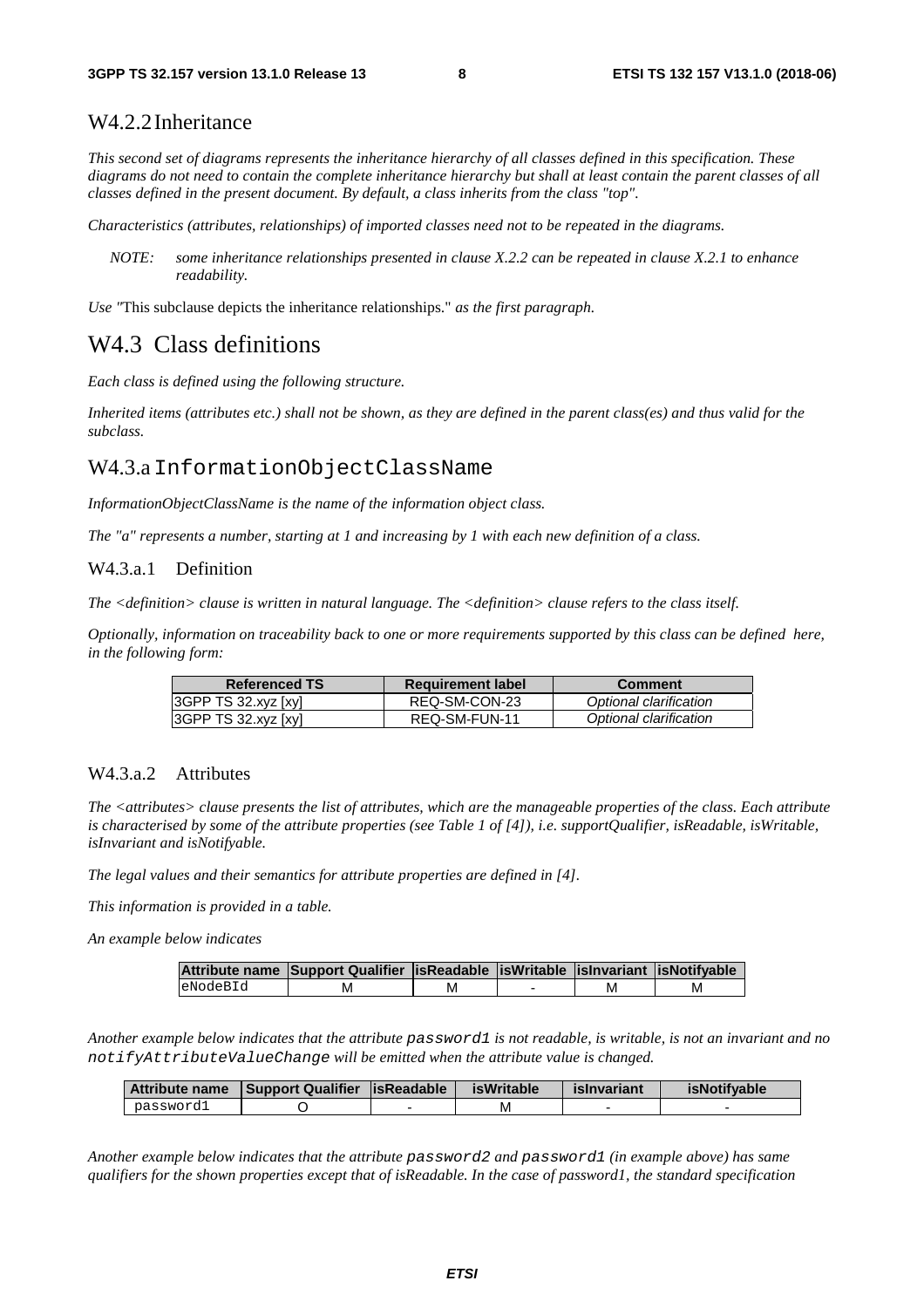*determines the qualifier to be M, i.e. it is readable. In the case of password2, the standard specification does not make a determination. The vendor would make the determination if the attribute is readable or not readable.* 

| Attribute name | Support Qualifier   is Readable | <b>isWritable</b> | islnvariant | <b>isNotifvable</b> |
|----------------|---------------------------------|-------------------|-------------|---------------------|
| password2      |                                 | М                 |             |                     |

*In case there is one or more attributes related to role (see section 5.2.9 of [4]), the attributes related to role shall be specified at the bottom of the table with a divider "Attribute related to role", as shown in the following example:* 

| Attribute name               | <b>Support Qualifier</b> | isReadable | isWritable | islnvariant | <b>isNotifvable</b> |
|------------------------------|--------------------------|------------|------------|-------------|---------------------|
| aTMChannelTerminationPointid | M                        |            |            | м           |                     |
|                              |                          |            |            |             |                     |
|                              |                          |            |            |             |                     |
| Attribute related to role    |                          |            |            |             |                     |
| theATMPathTerminationPoint   | м                        |            |            |             | м                   |
| theIubLink                   | м                        |            |            |             |                     |

*This clause shall state "None." when there is no attribute to define.*

#### W4.3.a.3 Attribute constraints

*The <attribute constraints> clause presents constraints for the attributes, and one use is to present the predicates for conditional qualifiers (CM/CO).* 

*This information is provided in a table. An example of such a table is given here below:* 

| <b>Name</b>                  | <b>Definition</b>                                                 |
|------------------------------|-------------------------------------------------------------------|
| pci CM write qualifier       | Centralized PCI assignment (see TS 32.500, ref [15] clause 6.1.6) |
|                              | is supported.                                                     |
| pcilist CM support qualifier | Distributed PCI assignment (see TS 32.500, ref [15] clause 6.1.6) |
|                              | is supported.                                                     |
| partOfSectorPower CM support | The IOC SectorEquipmentFunction is used.                          |
| qualifier                    |                                                                   |
| attributeX max value         | The value of attributeX shall be within the specified value       |
|                              | range but may never be higher than the value of attributeY.       |

*This clause shall state "None." when there is no attribute constraint to define.* 

#### W4.3.a.4 Notifications

*The < Notifications> clause, for this class, presents one of the following options:* 

- *a) The class defines (and independent from those inherited) the support of a set of notifications that is identical to that defined in clause W.4.5. In such case, use "The common notifications defined in clause W.4.5 are valid for this class, without exceptions or additions." as the lone sentence of this clause.*
- *b) The class defines (and independent from those inherited) the support of a set of notifications that is a superset of that defined in clause W.4.5. In such case, use "The common notifications defined in clause W.4.5 are valid for this IOC. In addition, the following set of notification is also valid." as the lone paragraph of this clause. Then, define the 'additional' notifications in a table. See clause W.4.5 for the notification table format.*
- *c) The class defines (and independent from those inherited) the support of a set of notifications that is not identical to, nor a superset of, that defined in clause W.4.5. In such case, use "The common notifications defined in clause W.4.5 are not valid for this IOC. The set of notifications defined in the following table is valid." as the lone paragraph of this clause. Specify the set of notifications in a table. See clause W.4.5 for the notification table format.*
- *d) The class does not define (and independent from those inherited) the support of any notification. In such case, use "There is no notification defined." as the lone sentence of this clause.*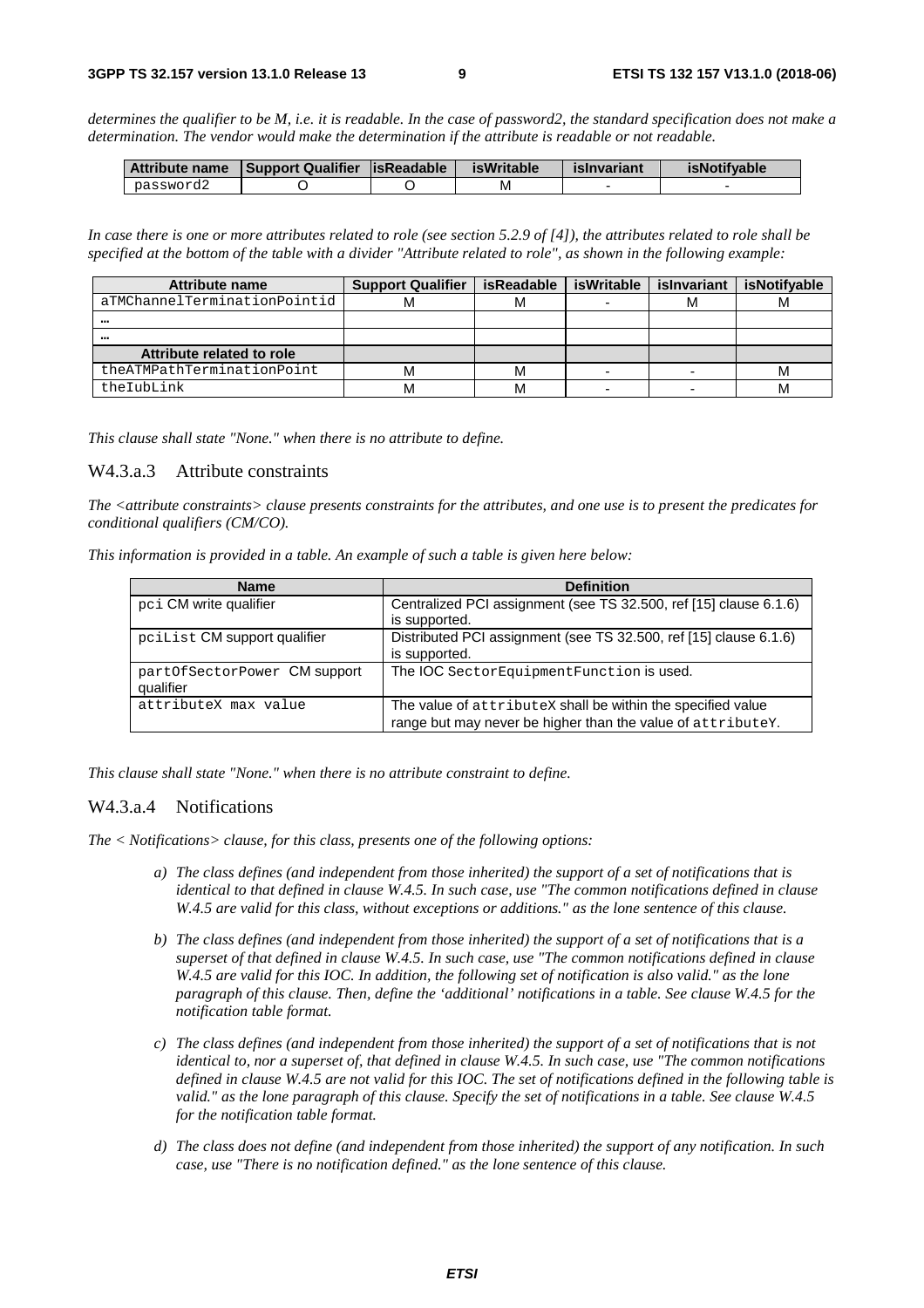*The notifications identified (i.e. option-a, option-b and option-c above) in this clause are notifications that can be emitted across the Itf-N, where the "object class" and "object instance" parameters of the notification header (see note 2) of these notifications identifies an instance of the class (or its direct or indirect derived class) defined by the encapsulating clause (i.e. clause W4.3.a).* 

*The notifications identified (i.e. option-a and option-b above) in this clause, may originate from implementation object(s) whose identifier may or may not be the same as that carried in the notification parameters "object class" and "object instance". Hence the identification of notifications in this clause does not imply nor identify those notifications as being originated from an instance of the class (or its direct or indirect derived class) defined by the encapsulating clause (i.e. clause W4.3.a).* 

- *NOTE 1: This clause shall state "This class does not support any notification." (see option-c) when there is no notification defined for this class. (Note that if its parent class has defined some notifications, the implementation of this class is capable of emitting those inherited defined notifications.)*
- *NOTE 2: The notification header is defined in the notification IRP Information service TS 32.302 [5].*
- *NOTE 3: The qualifier of a notification, specified in Notification Table, indicates if an implementation can generate a notification carrying the DN of the subject class. The qualifier of a notification, specified in an Interface IRP, indicates if an implementation of the Interface IRP can generate such notification in general.*

*An IRPManager can receive notification-XYZ that carries DN (the "object class" and "object instance") of class-ABC instance if and only if:* 

- *a) The class-ABC Notification Table defines the notification-XYZ and*
- *b) The class-ABC instance implementation supports this notification-XYZ and*
- *c) An Interface IRP defines the notification-XYZ and*
- *d) The Interface IRP implementation supports this notification-XYZ.*

### W4.4 Attribute definitions

*Void.* 

#### W4.4.1 Attribute properties

*It has a lone paragraph* "The following table defines the properties of attributes that are specified in the present document. ".

*Each information attribute is defined using the following structure.* 

*Inherited attributes shall not be shown, as they are defined in the parent class(es) and thus valid for this class.* 

*An attribute has properties (see Table 1 of [4]). Some properties of an attribute are defined in W4.3.a.2 (e.g. Support Qualifier). The remaining properties of an attribute (e.g. documentation, default value) are defined here.* 

*The information is provided in a table. In case a) attributes of the same name are specified in more than one class and b) the attributes have different properties, then the attribute names (first column) should be prefixed with the class name followed by a period.* 

*An example is given below:*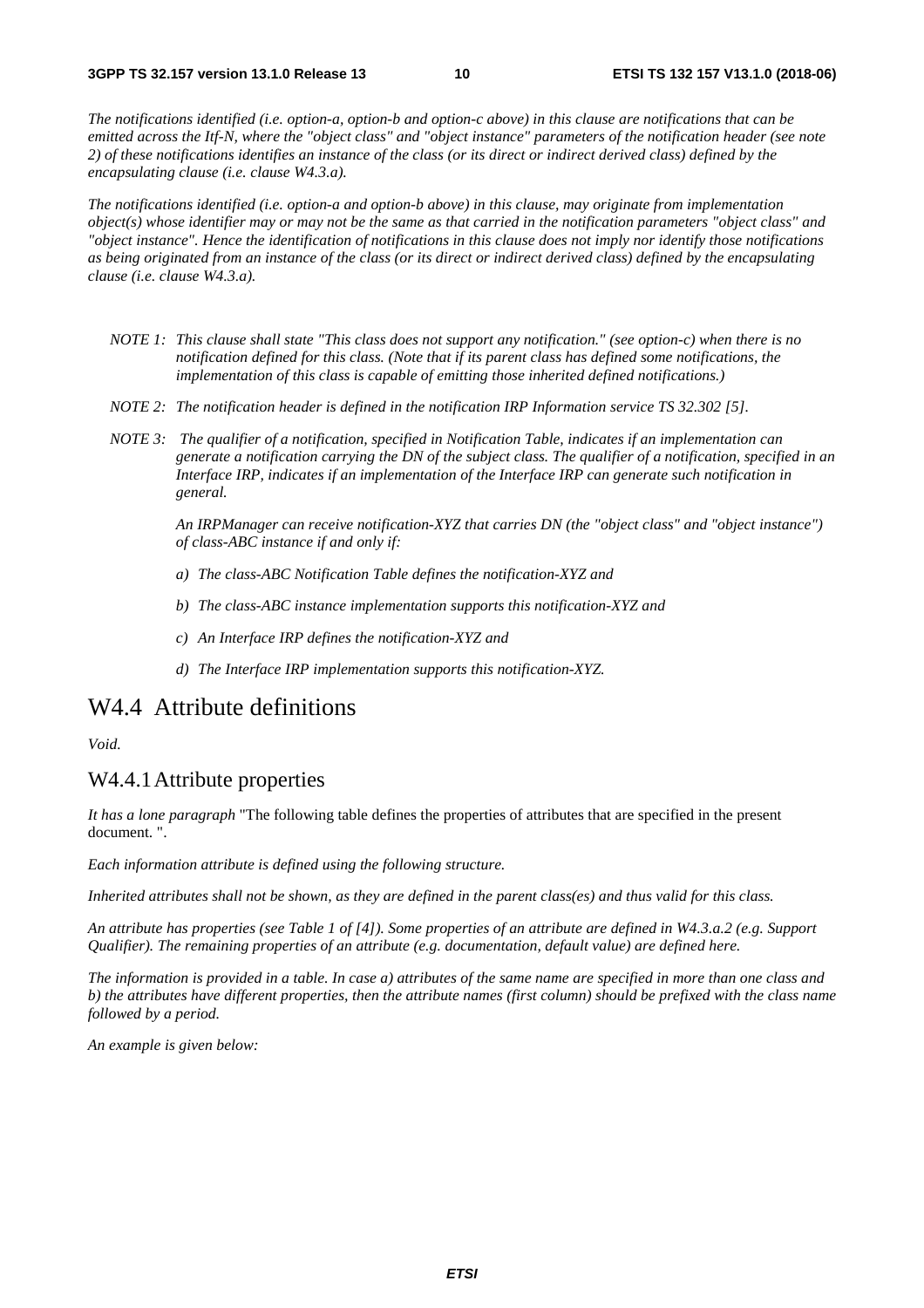| <b>Attribute Name</b> | <b>Documentation and Allowed Values</b>                                                                                    | <b>Properties</b>                                                                                                                              |
|-----------------------|----------------------------------------------------------------------------------------------------------------------------|------------------------------------------------------------------------------------------------------------------------------------------------|
| xyzld                 | It identifies<br>allowedValues:                                                                                            | type: Integer<br>multiplicity:<br>isOrdered:<br>isUnique:<br>defaultValue:<br>isNullable: False                                                |
| Abc.state             | It indicates<br>allowedValues:<br>"ON": the state is on;<br>"OFF": the state is off.                                       | type: < <enumeration>&gt;<br/>multiplicity: 1<br/>isOrdered: N/A<br/>isUnique: N/A<br/>defaultValue: False<br/>isNullable: False</enumeration> |
| Zyz.state             | It indicates<br>allowedValues:<br>"HIGH": the state is high;<br>"MEDIUM": the state is medium;<br>"LOW": the state is low. | type: < <enumeration>&gt;<br/>multiplicity: 1<br/>isOrdered: N/A<br/>isUnique: N/A<br/>defaultValue: False<br/>isNullable: False</enumeration> |
| labc                  | It defines<br>allowedValues:                                                                                               | type: $\dots$<br>multiplicity:<br>isOrdered:<br>isUnique:<br>defaultValue:<br>isNullable:                                                      |

*In case there is one or more attributes related to role (see section 5.2.9 of [4]), the attributes related to role shall be specified at the bottom of the table with a divider "Attribute related to role". See example below.* 

| <b>Attribute Name</b>            | Documentation and Allowed Values | <b>Properties</b>                 |
|----------------------------------|----------------------------------|-----------------------------------|
| abc                              | It defines                       | type: < <datatype>&gt;</datatype> |
|                                  |                                  | multiplicity:                     |
|                                  | allowedValues:                   | isOrdered:                        |
|                                  |                                  | isUnique:                         |
|                                  |                                  | defaultValue:                     |
|                                  |                                  | isNullable:                       |
|                                  |                                  |                                   |
| <b>Attribute related to role</b> |                                  |                                   |
| aEnd                             | It defines                       | type: DN                          |
|                                  |                                  | multiplicity:                     |
|                                  | allowedValues: Values to be      | isOrdered:                        |
|                                  | conformant to TS 32.300 [13]     | isUnique:                         |
|                                  |                                  | defaultValue:                     |
|                                  |                                  | isNullable: False                 |
|                                  |                                  |                                   |

*This clause shall state* "*None.*" *if there is no attribute to define.* 

### W4.4.2 Constraints

*The <constraints> clause indicates whether there are any constraints affecting attributes. Each constraint is defined by a pair (propertyName, propertyDefinition). PropertyDefinitions are expressed in natural language.* 

*An example is given here below:* 

| <b>Name</b> | <b>Definition</b>                                                          |
|-------------|----------------------------------------------------------------------------|
|             | inv_TimerCons  The ntfTimeTickTimer is lower than or equal to ntfTimeTick. |
| traints     |                                                                            |

*This clause shall state "None." if there is no constraint.*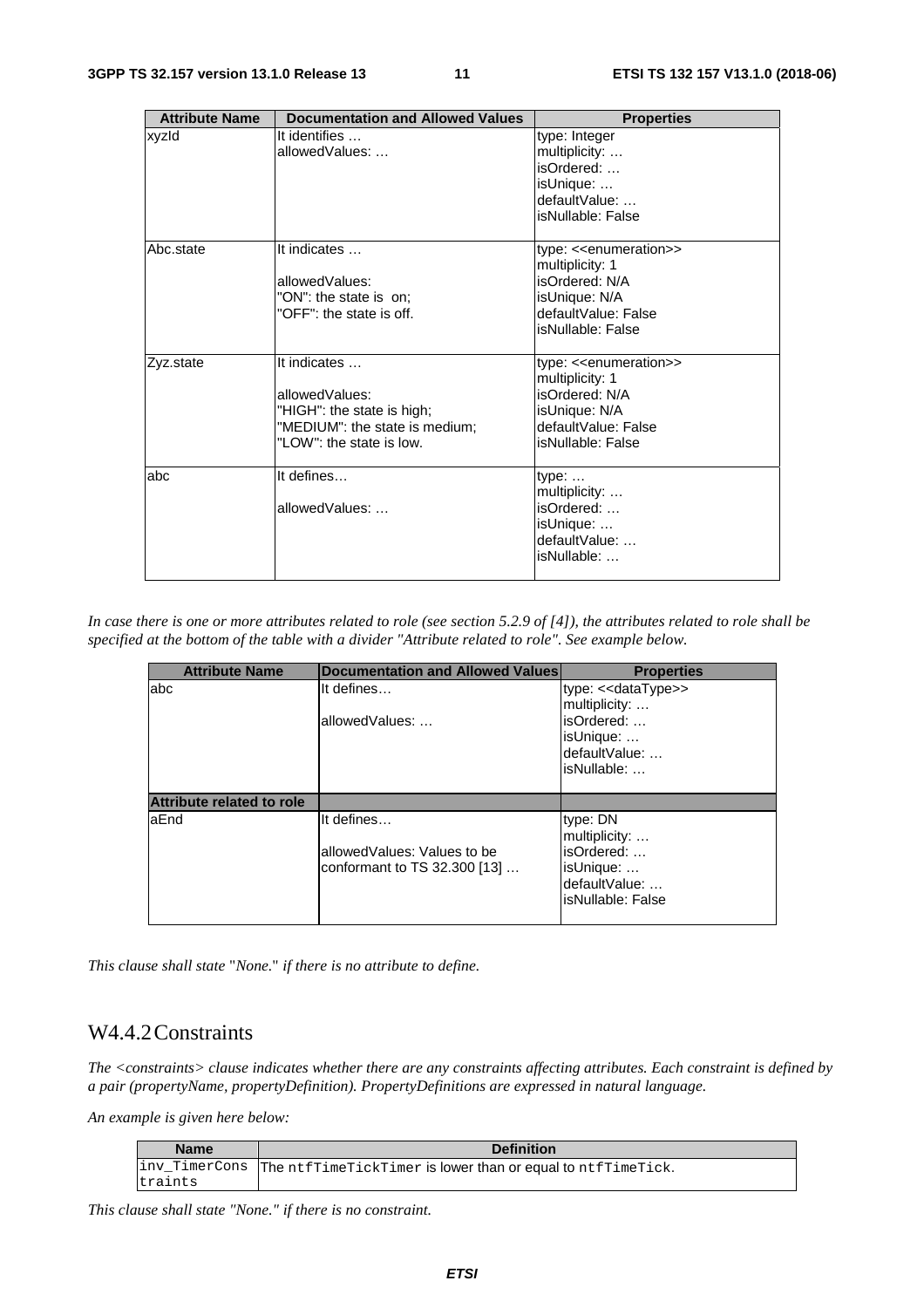### W4.5 Common Notifications

*This <Common Notifications> clause presents notifications that can be referred to by any class defined in the specification. This information is provided in tables.* 

### W4.5.1 Alarm notifications

*The following quoted text shall be copied as the only paragraph of this clause.* 

"This clause presents a list of notifications, defined in [x], that IRPManager can receive. The notification header attribute objectClass/objectInstance, defined in [y], shall capture the DN of an instance of a class defined in this specification."

*The information is provided in a table. The following is an example.* 

| Name           | Qualifier | <b>Notes</b> |
|----------------|-----------|--------------|
| notifyNewAlarm |           | --           |

### W4.5.2 Configuration notifications

*The following quoted text shall be copied as the only paragraph of this clause.* 

"This clause presents a list of notifications, defined in [x], that IRPManager can receive. The notification header attribute objectClass/objectInstance, defined in [z], shall capture the DN of an instance of a class defined in this specification."

*The information is provided in a table. The following is an example.* 

| <b>Name</b>                | Qualifier | <b>Notes</b> |
|----------------------------|-----------|--------------|
| notifyAttributeValueChange |           | --           |
| notifyObjectCreation       |           | --           |
| notifyObjectDeletion       |           | --           |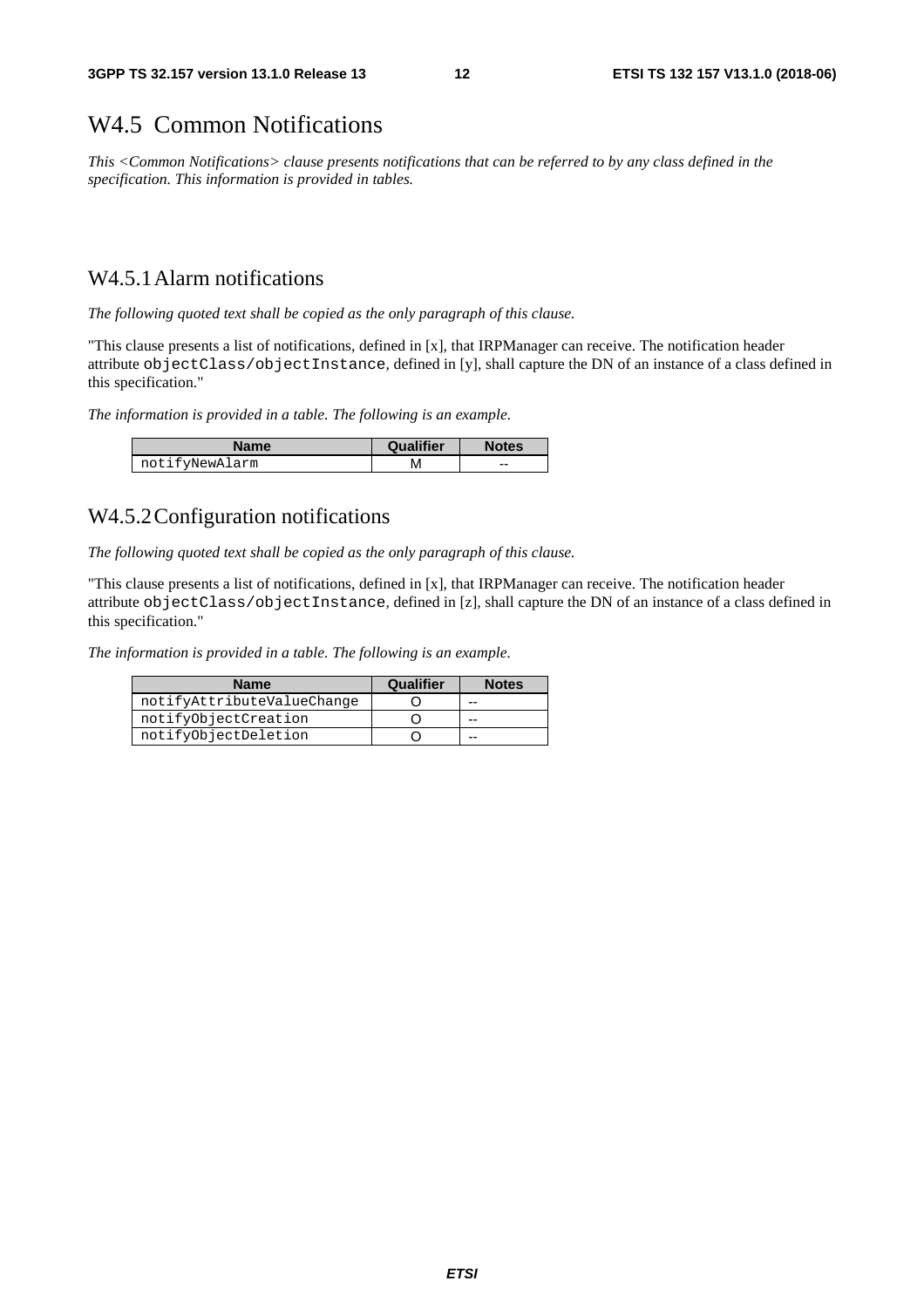# 4.3 Template for Interface IRP IS

# Y1 Scope

*TBD* 

# Y2 References

*TBD* 

# Y3 Definitions and abbreviations

 *TBD* 

### Y4 TBD

*TBD*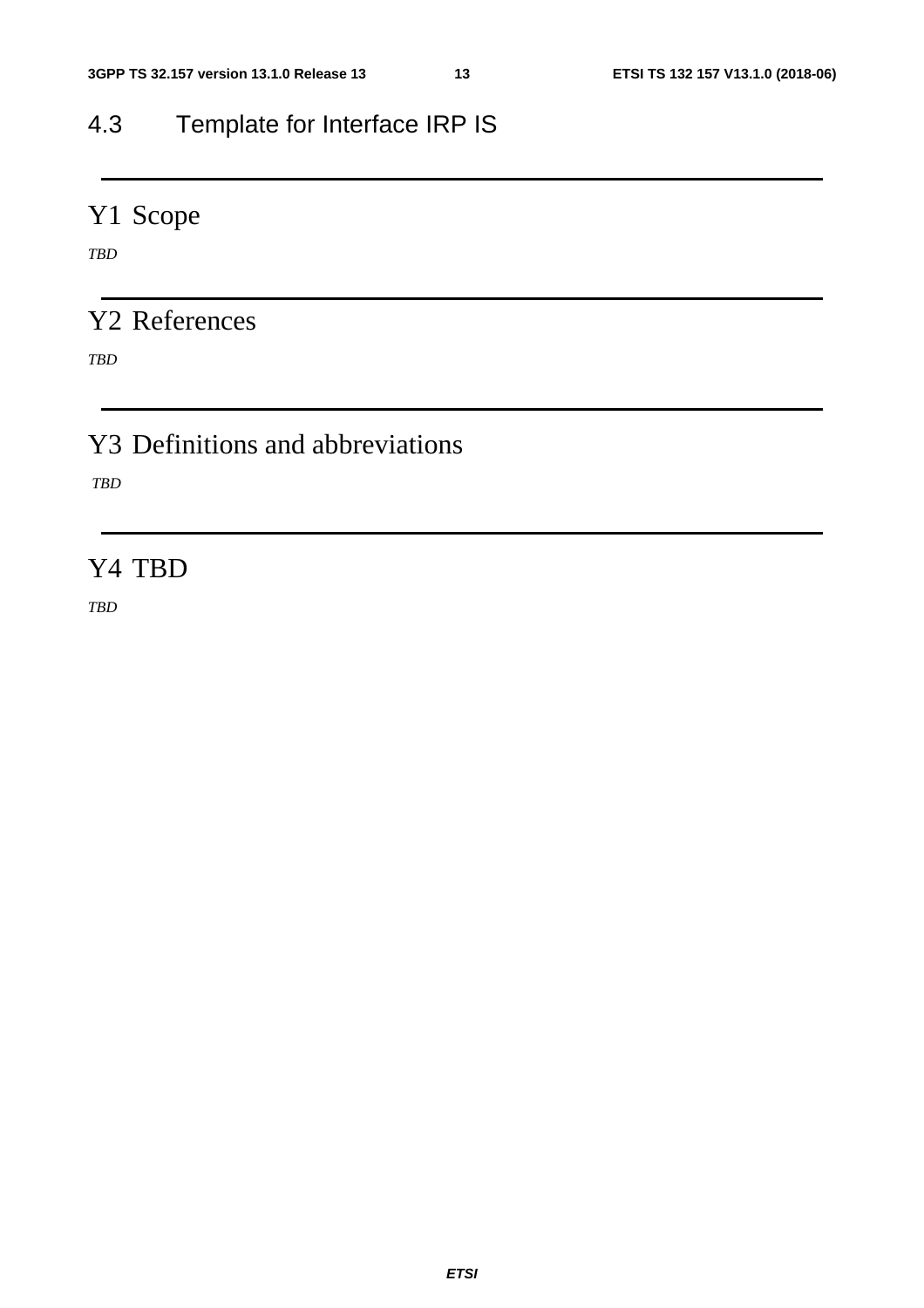# Annex A (informative): Change history

| <b>Change history</b> |       |                   |           |              |                                                           |                 |                 |
|-----------------------|-------|-------------------|-----------|--------------|-----------------------------------------------------------|-----------------|-----------------|
| Date                  | TSG # | <b>TSG Doc.</b> I | <b>CR</b> | <b>IRevI</b> | <b>Subiect/Comment</b>                                    | Old             | <b>New</b>      |
| 2013-06               | SA#60 | SP-130304 001     |           |              | Correct the description of the attribute definition table |                 | 11.0.0 11.1.0   |
| 2013-09               | SA#61 | SP-130433 002     |           |              | Correction of ambiguous statements                        | 11.1.0 11.2.0   |                 |
| 2013-12               | SA#62 | SP-130614 003     |           |              | Move instruction to the correct subclause                 | 11.2.0 11.3.0   |                 |
| 2014-06               | SA#64 | SP-140359 004     |           |              | remove the feature support statements                     |                 | 11.3.0 11.4.0   |
| 2014-10               |       |                   |           |              | Update to Rel-12 version (MCC)                            | $11.4.0$ 12.0.0 |                 |
| 2016-01               |       |                   |           |              | Update to Rel-13 version (MCC)                            |                 | $12.0.0$ 13.0.0 |

| <b>Change history</b> |                |                   |            |             |            |                   |                               |
|-----------------------|----------------|-------------------|------------|-------------|------------|-------------------|-------------------------------|
| Date                  | <b>Meeting</b> | <b>TDoc</b>       | <b>ICR</b> | <b>IRev</b> | <b>Cat</b> | Subject/Comment   | <b>New</b><br><u>Iversion</u> |
| 2018-06               | SA#80          | <b>ISP-180423</b> | 0008       |             |            | Align terminology | 13.1.0                        |